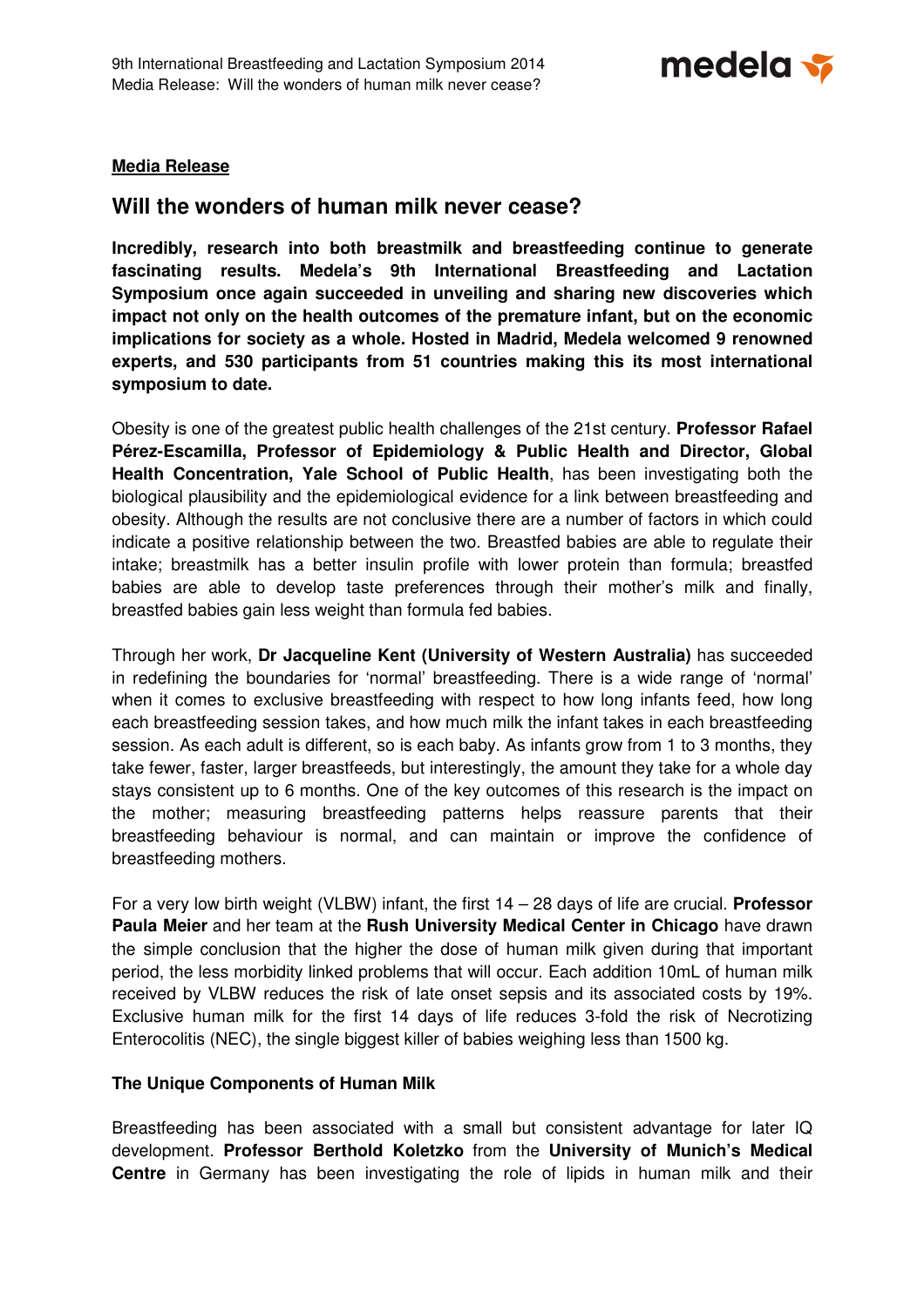9th International Breastfeeding and Lactation Symposium 2014 Media Release: Will the wonders of human milk never cease?



contribution to functionality and the development of the baby. Studies have shown that the level of consumption of long chain fatty acids by babies has an impact on health, brain and immune development. As a result, it has been recommended that pregnant and breastfeeding mothers should consume an average of 200g of DHA per day (the equivalent of 2 meals per week based on cold water oily fish such as salmon or mackerel). Lactating women that do not consume fish e.g. women following vegetarian or vegan diets, are advised to take supplements with DHA.

**Dr Lukas Christen**, who has been working at the **Human Lactation Research Group at the University of Western Australia** has devoted his research to finding a new method of pasteurization for human milk which retains the bioactive components (e.g. Proteins) which are heavily reduced as a result of traditional pasteurization methods (the Holder method). Tests have shown that ultraviolet-C irradiation not only matches the safety standards of current pasteurization methods by de-activating bacteria, but it significantly improves the retention of bioactive components in human milk. Although further analysis is required, UV-C pasteurization certainly seems to have the potential to further improve the quality of donor human milk.

## **The value of human milk in the NICU**

The importance of the use of human milk in the NICU is finally being understood with a steady increase in its use over the past decade. Despite the cost benefits associated with using human milk for the pre-term babies, there is still a reluctance to prioritise its medicinal characteristics, particularly in relation to NEC. **Professor Jae Kim** from the **Paediatrics Department of the UC San Diego Medical Center** spoke about his investigations into the optimal delivery of human milk to those who need it most.

**Professor Shoo Lee**, from the University of **Toronto**, is a strong supporter of Family Integrated Care for pre-term infants, where parents are the primary care givers. In his mission to reduce the rate of NEC in Canada, he has taken a lot of inspiration from Japan where rates have been reduced to 0.5% nationally. Practice there revolves around the exclusive use of human milk in NICU as well as the aggressive feeding of pre-terms.

**Dr Nadia Raquel García**, from the **Department of Neonatology in the 12 October Hospital** in Madrid has devoted her research to the role of a contemporary milk bank in the NICU. Her studies have shown that the use of donor milk in Neonatal Units improves the clinical course of preterm and ill newborns in the short and long term. Similarly it has a positive impact on breastfeeding and is cost-effective.

## **Tribute to Winthrop Professor Peter Hartmann**

After 42 years of research Peter Hartmann is still bemused by the fact that we know so little about the lactating mammary gland; "How is it that we know so little about an organ that consumes more than 30% of daily energy intake and contributes so much to intellectual, physical development and health of both the mother and baby"? In a tribute to the recently retired Professor, Michael Larsson, Chairman of Medela, paid homage to Peter Hartmann's defining trail of research, as well as his curiosity, integrity and desire to innovate.